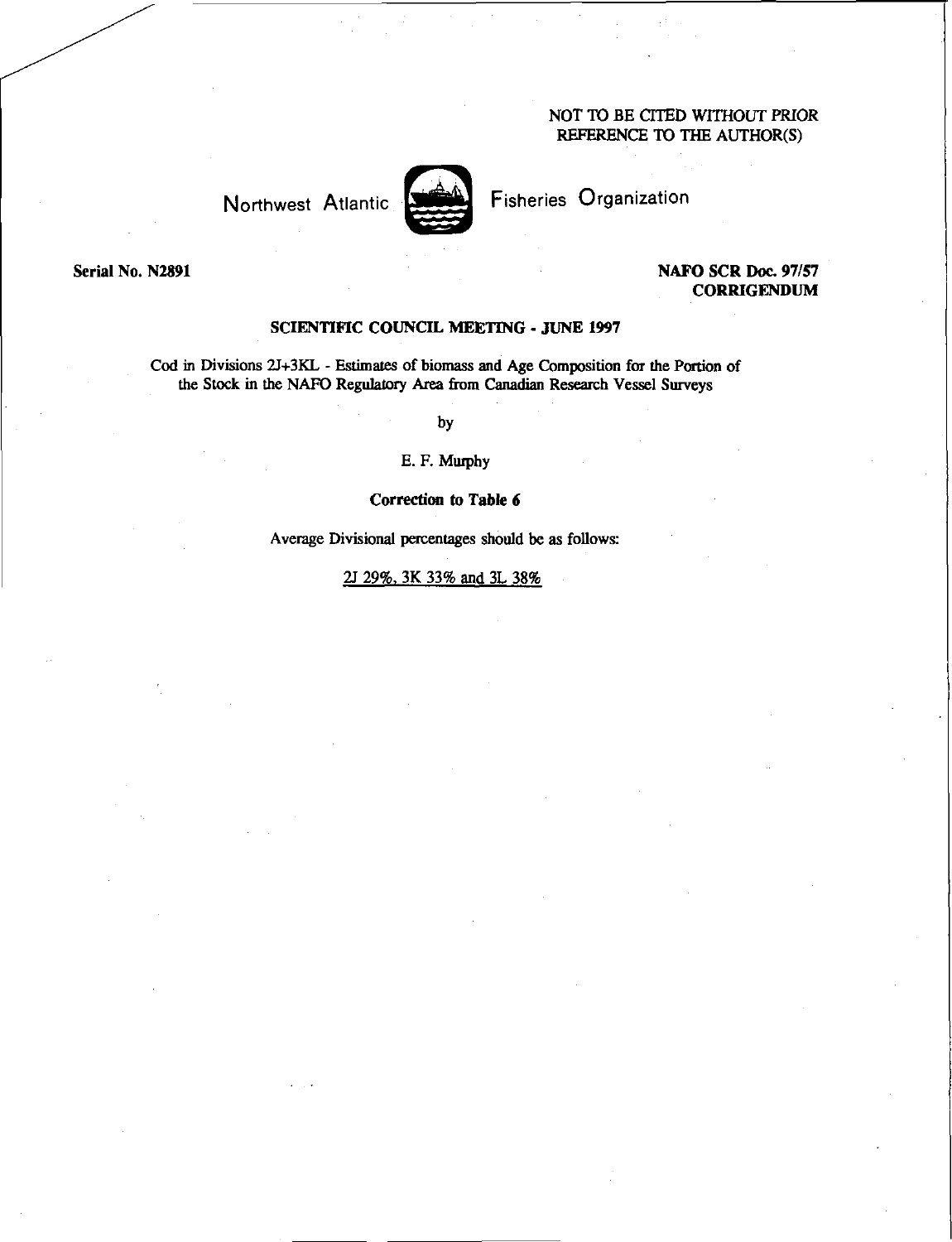$\label{eq:2.1} \mathcal{L}(\mathcal{L}^{\text{max}}_{\text{max}}(\mathcal{L}^{\text{max}}_{\text{max}}(\mathcal{L}^{\text{max}}_{\text{max}}(\mathcal{L}^{\text{max}}_{\text{max}}(\mathcal{L}^{\text{max}}_{\text{max}})))$ 

 $\label{eq:2} \frac{1}{2} \sum_{i=1}^n \frac{1}{2} \sum_{j=1}^n \frac{1}{2} \sum_{j=1}^n \frac{1}{2} \sum_{j=1}^n \frac{1}{2} \sum_{j=1}^n \frac{1}{2} \sum_{j=1}^n \frac{1}{2} \sum_{j=1}^n \frac{1}{2} \sum_{j=1}^n \frac{1}{2} \sum_{j=1}^n \frac{1}{2} \sum_{j=1}^n \frac{1}{2} \sum_{j=1}^n \frac{1}{2} \sum_{j=1}^n \frac{1}{2} \sum_{j=1}^n \frac{1}{$  $\label{eq:2.1} \mathcal{L}(\mathcal{L}^{\text{max}}_{\mathcal{L}}(\mathcal{L}^{\text{max}}_{\mathcal{L}})) \leq \mathcal{L}(\mathcal{L}^{\text{max}}_{\mathcal{L}}(\mathcal{L}^{\text{max}}_{\mathcal{L}}))$ 

 $\mathcal{O}(\mathcal{E})$ 

 $\left\| \mathbf{u}_0 \right\| = \left\| \mathbf{u}_0 \right\| = \left\| \mathbf{u}_0 \right\| = \left\| \mathbf{u}_0 \right\| = \left\| \mathbf{u}_0 \right\| = \left\| \mathbf{u}_0 \right\| = \left\| \mathbf{u}_0 \right\| = \left\| \mathbf{u}_0 \right\| = \left\| \mathbf{u}_0 \right\| = \left\| \mathbf{u}_0 \right\| = \left\| \mathbf{u}_0 \right\| = \left\| \mathbf{u}_0 \right\| = \left\| \mathbf{u}_0 \right\| = \left\| \mathbf{u}_0 \$ 

 $\label{eq:2.1} \begin{split} \mathcal{L}_{\text{max}}(\mathbf{r},\mathbf{r}) = \mathcal{L}_{\text{max}}(\mathbf{r},\mathbf{r}) \mathcal{L}_{\text{max}}(\mathbf{r},\mathbf{r}) \mathcal{L}_{\text{max}}(\mathbf{r},\mathbf{r}) \mathcal{L}_{\text{max}}(\mathbf{r},\mathbf{r}) \mathcal{L}_{\text{max}}(\mathbf{r},\mathbf{r},\mathbf{r}) \mathcal{L}_{\text{max}}(\mathbf{r},\mathbf{r},\mathbf{r}) \mathcal{L}_{\text{max}}(\mathbf{r},\mathbf{r},\mathbf{r},\mathbf$ 

 $\label{eq:2.1} \mathcal{L}(\mathcal{L}^{\text{max}}_{\mathcal{L}}(\mathcal{L}^{\text{max}}_{\mathcal{L}}(\mathcal{L}^{\text{max}}_{\mathcal{L}}(\mathcal{L}^{\text{max}}_{\mathcal{L}^{\text{max}}_{\mathcal{L}}(\mathcal{L}^{\text{max}}_{\mathcal{L}^{\text{max}}_{\mathcal{L}^{\text{max}}_{\mathcal{L}^{\text{max}}_{\mathcal{L}^{\text{max}}_{\mathcal{L}^{\text{max}}_{\mathcal{L}^{\text{max}}_{\mathcal{L}^{\text{max}}_{\mathcal{L}^{\text{max}}$ 

 $\label{eq:2.1} \frac{1}{2} \int_{\mathbb{R}^3} \frac{1}{\sqrt{2\pi}} \int_{\mathbb{R}^3} \frac{1}{\sqrt{2\pi}} \int_{\mathbb{R}^3} \frac{1}{\sqrt{2\pi}} \int_{\mathbb{R}^3} \frac{1}{\sqrt{2\pi}} \int_{\mathbb{R}^3} \frac{1}{\sqrt{2\pi}} \int_{\mathbb{R}^3} \frac{1}{\sqrt{2\pi}} \int_{\mathbb{R}^3} \frac{1}{\sqrt{2\pi}} \int_{\mathbb{R}^3} \frac{1}{\sqrt{2\pi}} \int_{\mathbb{R}^3}$ 

 $\label{eq:2.1} \frac{1}{\sqrt{2}}\left(\frac{1}{\sqrt{2}}\right)^{2} \left(\frac{1}{\sqrt{2}}\right)^{2} \left(\frac{1}{\sqrt{2}}\right)^{2} \left(\frac{1}{\sqrt{2}}\right)^{2} \left(\frac{1}{\sqrt{2}}\right)^{2} \left(\frac{1}{\sqrt{2}}\right)^{2} \left(\frac{1}{\sqrt{2}}\right)^{2} \left(\frac{1}{\sqrt{2}}\right)^{2} \left(\frac{1}{\sqrt{2}}\right)^{2} \left(\frac{1}{\sqrt{2}}\right)^{2} \left(\frac{1}{\sqrt{2}}\right)^{2} \left(\$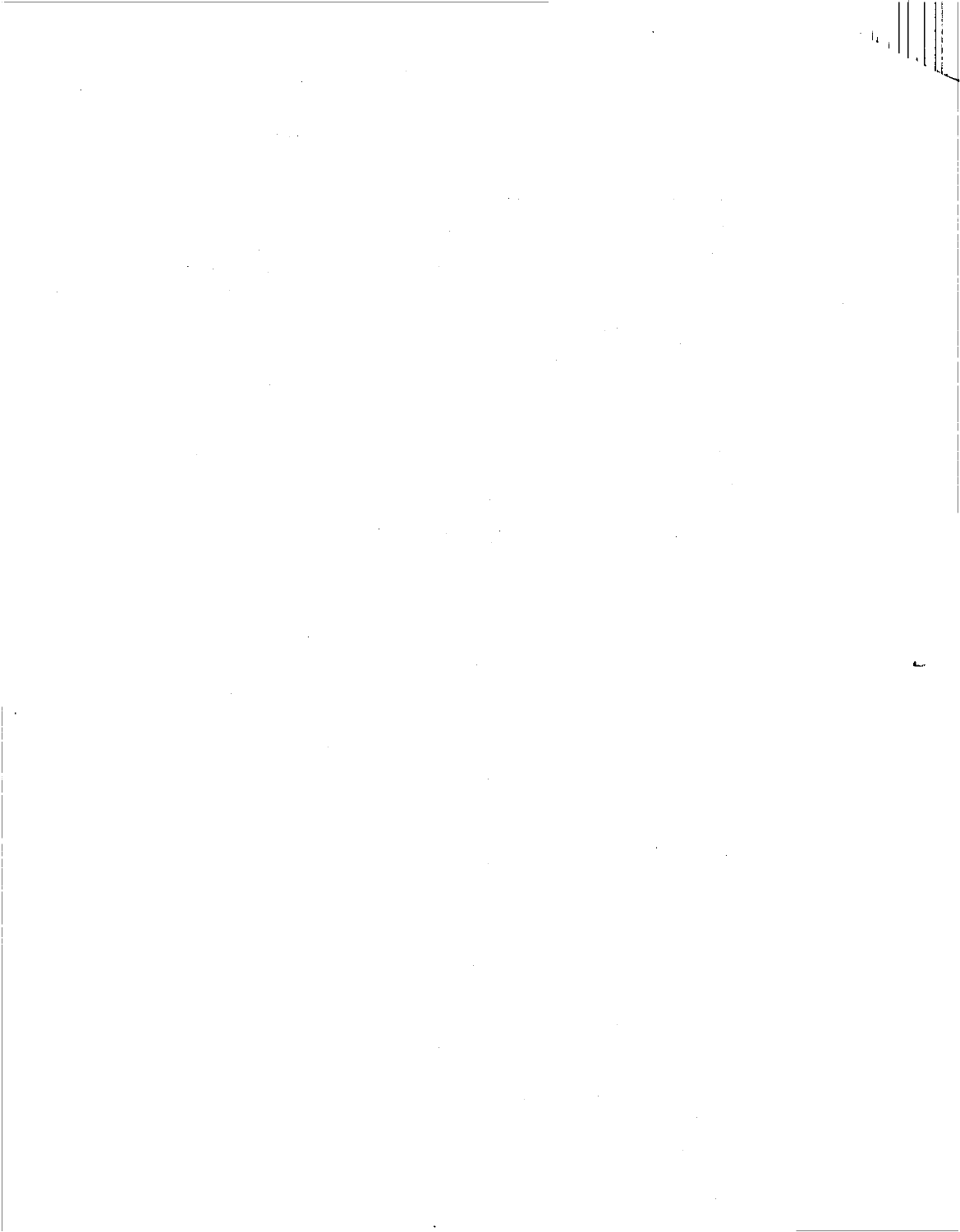## NOT TO BE CITED WITHOUT PRIOR REFERENCE TO THE AUTHOR(S)

# Northwest Atlantic Fisheries Organization



#### Serial No. N2891 No. N2891 NAFO SCR Doc. 97/57

### SCIENTIFIC COUNCIL MEETING - JUNE 1997

Cod in Divisions 2J+3KL -Estimates of Biomass and Age Composition for the portion of the Stock in the NAFO Regulatory Area from Canadian Research Vessel Surveys

#### by

#### E.F. Murphy

Science Branch, Department of Fisheries and Oceans P.O.Box 5667, St. John's , Newfoundland AIC 5X1

#### Introduction

The Fisheries Commission has annually requested information on "the stock separation in Div. 2J+3KL and the cod stock in Div. 3L in the NAFO Regulatory Area and a projection, if possible , of the portion likely to be available in the Regulatory Area in future years". Information is also requested on "the age composition of that portion of *the*  stock in the Regulatory Area'. This document updates information presented previously (Murphy , 1996) on the proportion of the biomass occurring in the NAFO Regulatory Area (NRA) and the age composition of this biomass using data from the Canadian 1996 research surveys in the area.

#### Results and Discussion

#### Stock separation

The issue of stock separation has been addressed in some detail by the Scientific Council in the past (NAFO Scientific Council Reports, 1986) and the general conclusions have been that the stock be managed as a single stock complex (2J3KL). Recent work (Bentzen et al. 1996) has shown that within the northern cod complex , two pooled samples , NORTH (Hamilton , Funk and Belle Isle Banks) and SOUTH (the northern Grand Bank area) are distinguishable using microsatellite DNA techniques. This lends support to tagging work (Lear 1984, and Taggart et al. 1995) which showed that cod tagged in spawning aggregations on offshore banks show fidelity to these banks. Genetic work is continuing with the goals of identifying inshore or bay stocks and other distinct population in the offshore if they exist. The ability of being able to identify distinct elements of the stock complex may have implications on how this stock is managed in the future.

#### Survey coverage

The area of NAFO Div 3L, in depths to 400 fathoms is 42,265 sq. naut. miles , of which 3,700 or 9% is in the NRA (Table 1, Fig. 1). All areas within this depth zone in both Div. 2J and 3K are on the shoreward side of the Canadian 200-mile fishery zone. The total area in the Div. 2J3KL to 400 fathoms is about 106,000 sq. naut. miles (Table 2.); therefore , the area to this depth in the NRA is about 3.5% of the total.

Stratified -random surveys have been conducted by Canada in Div. 2J, 3K and 3L during the autumn since 1977, 1978 and 1981 respectively . Stratified-random surveys have also been conducted during the spring since 1971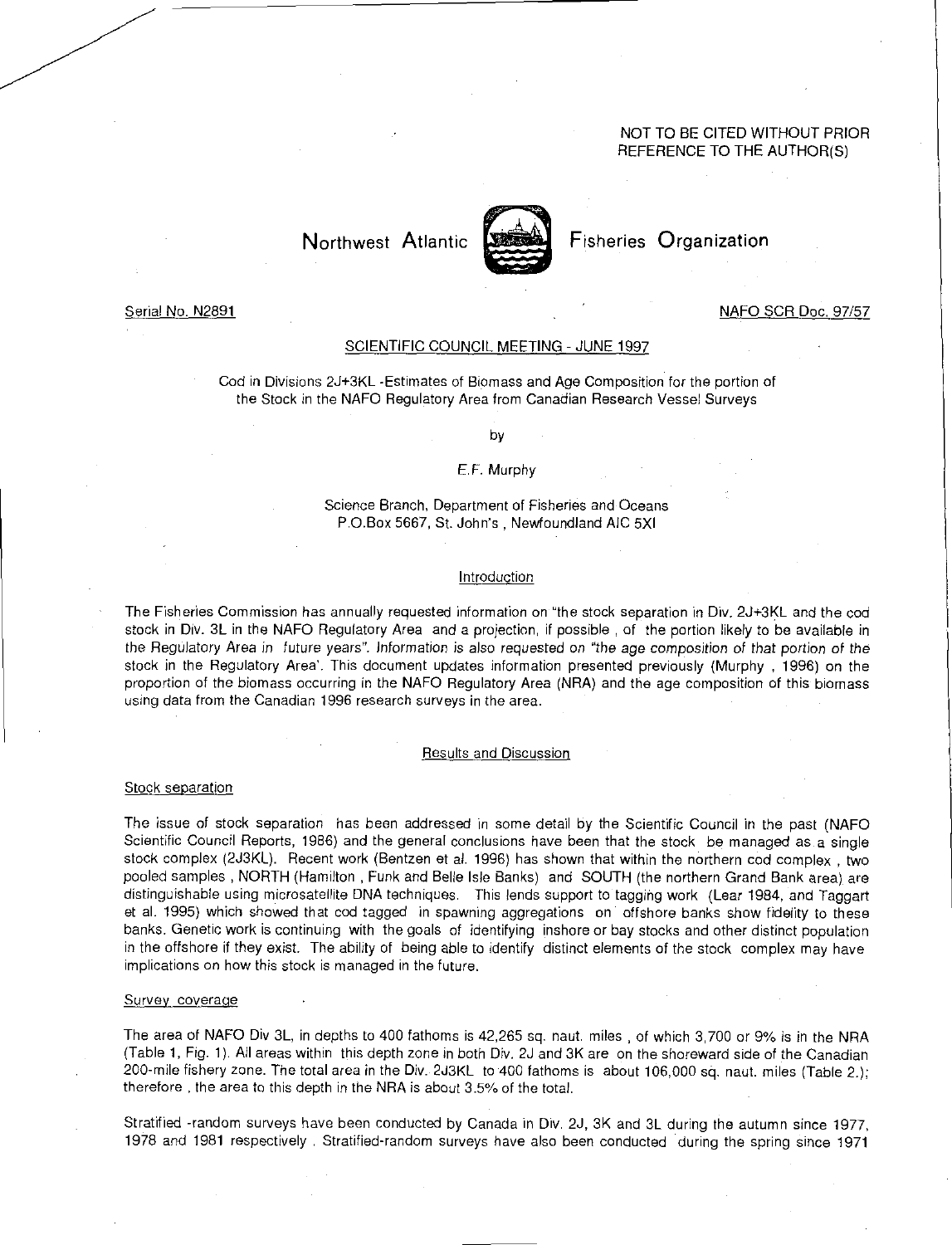(excluding 1983-84) and•during the winter in 1985 and 1986. Surveys during the spring for 1971-1976 period were incomplete with regards to strata coverage and have been excluded from analysis in this document.

#### Changes to surveys

It should be noted that in the fall of 1995 the survey trawl used changed from the Engles 145 to the Campelen 1800 shrimp trawl. No attempt has been made to convert biomass estimates presented to a common unit. The change in gear should result in an increase in the percentage of smaller cod.

In the fall of 1996 strata shoreward of the scheme used previously were surveyed, however data from these strata are not included in the calculations of biomass inside and outside the limit or the percentage at age.

#### Biomass estimates

Winter surveys are not regularly conducted in Division 3L. Results of winter surveys in 1985 and 1986 indicated that about 25% of the 3L biomass occurred in the NRA (Murphy et al., 1991). No stratified random surveys have been conducted during winter since that time.

Spring surveys conducted during the 1977-90 period show the portion of total 3L biomass in the NRA has ranged from 0.4% to 6.0% with a mean of 2.9 %. Since 1991 this percentage increased from 10.8% to a high of 63% in 1994 and was 2.4 % in 1996 (Table 3).

Autumn survey results for the years 1981-94 indicated that on average 3.5% of the 3L biomass occurs in the NRA with the 1994 value of 9.7% being the highest observed. The 1996 value was about 0.2 % the lowest observed. (Table 4).

Surveys conducted during autumn for the years 1981-92 in Div. 2J3KL indicated that only a small portion, less than 1%, of the total 2J3KL biomass occurs in the NRA at that time. In 1993 this portion increased to 5 % in the NRA and was

< 1 % in 1995 and 1996 (Table 5).

The average Divisional biomass from the autumn surveys (Table 6) has been variable in recent years. Biomass has declined substantially since 1990 and is currently (1996) at an extremely low level.

#### Aqe composition

The age compositions from spring and autumn research vessel surveys in Div. 3L since 1986 (Tables 7-8; Figures 2-5) indicate for most years a higher proportion of younger cod are found in the NRA.

The 1985 and 1986 winter survey results, which indicated the highest seasonal proportion of 3L biomass in the NRA showed that the age compositions were similar in both areas.

Age compositions for the entire 2J3KL cod research vessel survey (Table 9) were similar to those which occur in Div. 3L inside the 200 mile fishing zone.

#### **REFERENCES**

Bentzen P. , C.T. Taggart, D.E. Ruzzante and D. Cook. 1996. Microsatellite Polymorphism and Population Structure of Atlantic Cod *(Gadus morhua)* in the Northwest Atlantic. NAFO SCR Doc. 96/21. Ser.No. N2694. 20 p.

Lear, W.H. 1984 Discrimination of the stock complex of Atlantic cod *(Gadus morhua)* of southern Labrador and eastern Newfoundland, as inferred from tagging studies. J. Northw. Atl. Fish Sci. 5:143-159.

Murphy, E.F., C.A. Bishop, and J.W.Baird. 1991. Cod in Divisions 2J+3KL Estimates of biomass and age composition for the portion of the stock beyond the Canadian 200 mile fishery zone. NAFO SCR Doc. 91/51. Ser.No. N1934. 12 p.

Murphy, E.F and C.A.Bishop. Cod in Divisions 2J+3KL -Estimates of biomass and age composition for the portion of the stock in the NAFO Regulatory Area. NAFO SCR Doc. 96/65. Ser.No. N2741 11 p.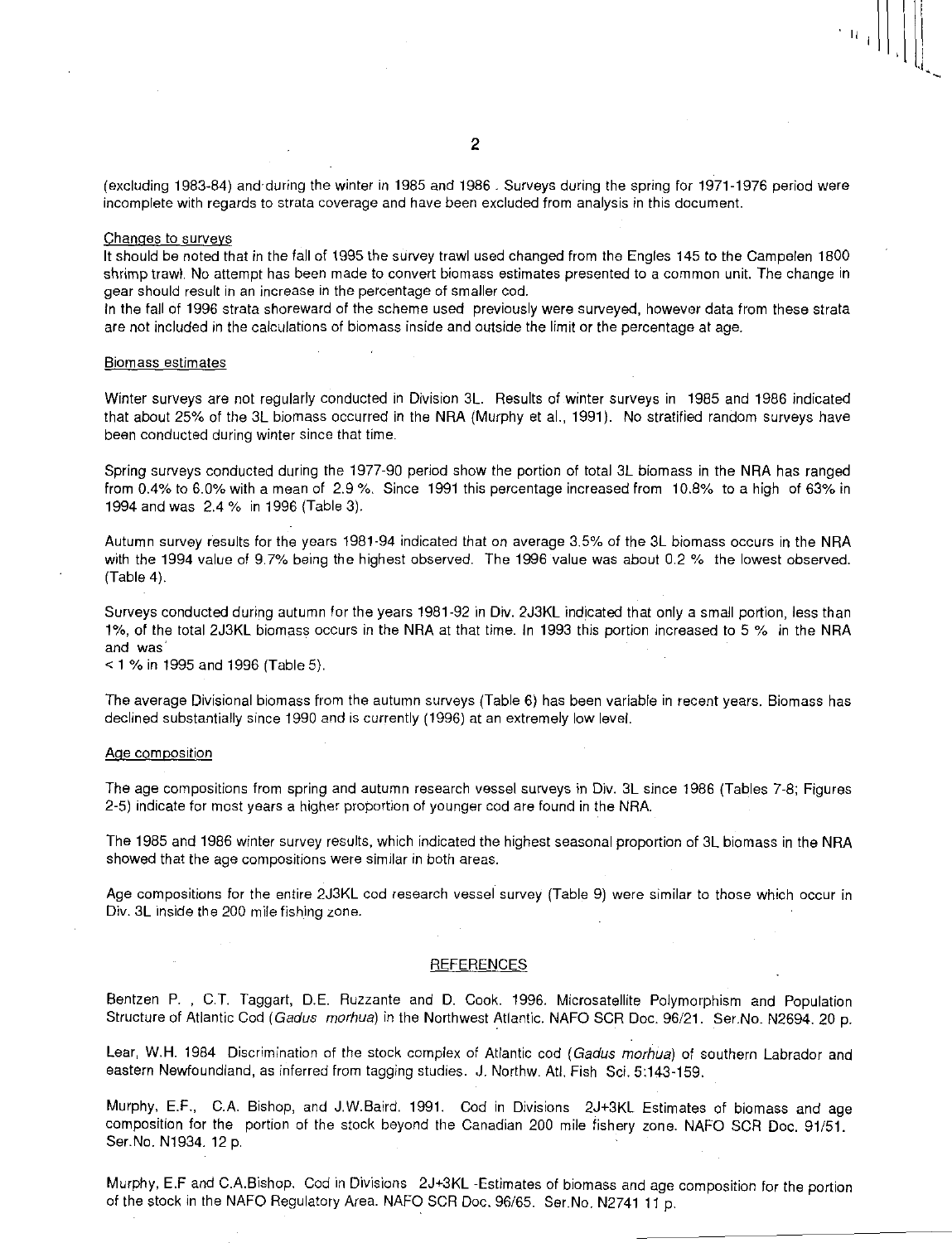| Depth $\cdot$ | Depth   | Area   | Area    | ⅋       |
|---------------|---------|--------|---------|---------|
| fathoms       | meters  | total  | outside | outside |
| $31 - 50$     | 56-91   | 8,552  | U       |         |
| 51-100        | 92-183  | 17,452 | 933     | 5       |
| 101-150       | 184-274 | 6,918  | . 791 . | 11      |
| 151-200       | 275-366 | 3,855  | 768     | 20      |
| 201-300       | 367-549 | 1,142  | 636     | 56      |
| 301-400       | 550-732 | 804    | 554     | 69      |
| unstratified  |         |        |         |         |
| shoreward     |         | 3,542  |         |         |
| total         |         | 42,265 | 3,682   | Q       |
|               |         |        |         |         |

Table 1. Proportion of area (square nautical miles) outside the 200 mile fishery zone in NAFO Div. 3L by depth range.

Table 2. Area in square nuatical miles in Div 2J, 3K and 3L.

| <b>Division</b> | Survey area (mi. sq.) (0-750 m |     |
|-----------------|--------------------------------|-----|
| 21              | 27,633                         | 26  |
| ЗK              | 36,545                         | 34  |
|                 | 42,262                         | 40  |
| Total           | 106.443                        | lOC |

Table 3. Estimates of cod biomass outside the 200 mile fishery zone In Division 3L by strata and depth zone from Canadian RV surveys conducted In the spring over the period 1977-96.The number of successful set are In parentesls. "

|                               |                          |         |       |            |              |            |            |            | ------- |              |        |
|-------------------------------|--------------------------|---------|-------|------------|--------------|------------|------------|------------|---------|--------------|--------|
|                               |                          | % Area  | ATC   | <u>ATC</u> | <b>ATC</b>   | <b>ATC</b> | <b>ATC</b> | <b>ATC</b> | wτ      | WТ           | WТ     |
|                               | Depth                    | outside | 262   | 276        | 290          | 304-305    | 317-318    | 329        | $28-30$ | 48           | 59-60  |
|                               | zone                     | 200 mi. | (102) | (94)       | (141)        | (115)      | (77)       | (103)      | (221)   | (211)        | (181)  |
| Strata                        | foth.                    | zone    | 1977  | 1978       | 1979         | 1980       | 1981       | 1982       | 1985    | 1986         | 1987   |
| 385                           | $51-100$                 | 5       | 21    | 4          | 56           | 314        | 21         | 0          | 104     | 21           | 53     |
| 390                           | ø                        | 55      | 278   | 437        | 1169         | 1539       | 275        | 119        | 144     | 223          | 277    |
| 389                           | 101-150                  | 62      | 833   | 659        | 681          | 4292       | 296        | 1031       | 3825    | 558          | 401    |
| 391                           | w                        | 100     | 634   | 356        | 1048         | 2064       | 1212       | 95         | 429     | 826          | 201    |
| 387                           | 151-200                  | 37      | 45    | 68         | 170          | 95         | 90         | 871        | 7952    | 2425         | 72     |
| 388                           | N                        | 99      | 1169  | 179        | 346          | $-107$     | 188        | 1308       | 343     | 1556         | 10     |
| 392                           | H                        | 100     | 30    | 66         | 189          | 0          | 128        | 256        | 2237    | 435          | 3      |
| 729                           | 201-300                  | 100     |       |            |              |            |            |            | 35      |              |        |
| 731                           | π                        | 100     |       |            |              |            |            |            | 36      |              |        |
| 733                           | π                        | 50      |       |            | not surveyed |            |            |            | 158     | not surveyed |        |
| 730                           | 301-400                  | 100     |       |            |              |            |            |            | 0       |              |        |
| 732                           | Ħ<br>$\mathcal{L}^{\pm}$ | 100     |       |            |              |            |            |            | Ω       |              |        |
| 734                           | Ħ                        | 67      |       |            |              |            |            |            | 0       |              |        |
| biomass outside 200 mi. limit |                          |         | 3010  | 1769       | 3659         | 8411       | 2210       | 3680       | 15263   | 6044         | 1017   |
| total 3L biomass              |                          |         | 70815 | 78212      | 129117       | 139030     | 220979     | 140578     | 267516  | 239857       | 257564 |
| % outside                     |                          |         | 4.3%  | 2.3%       | 2.8%         | 6.0%       | 1.0%       | 2.6%       | 5.7%    | 2.5%         | 0.4%   |

Table 3 cont . Estimates of cod biomass outside the 200 mile fishery zone in Division 3L by strata and depth zone from Canadian RV surveys conducted in the spring over the period 1977-96. The number of successful set are in parentesls.

|                  | RV SURVEYS CONQUCTED. IT LITTLE SPILLIQ OVER BJE DEINOG TY77-YO. THE HUITIDER OF SUCCESSIVE SET GREIFIT DOIENTESIS, |         |         |              |        |         |         |         |         |         |        |  |
|------------------|---------------------------------------------------------------------------------------------------------------------|---------|---------|--------------|--------|---------|---------|---------|---------|---------|--------|--|
|                  |                                                                                                                     | % Area  | WT      | wт           | WТ     | WТ      | WT      | WI      | ŴТ      | WT      | WТ     |  |
|                  | Depth                                                                                                               | outside | 70-71   | 83           | 96     | 106-107 | 119-122 | 137-138 | 152-154 | 168-170 | 189-91 |  |
|                  | zone                                                                                                                | 200 mi. | (154)   | (194)        | (156)  | (138)   | (178)   | (181)   | (160)   | (151)   | (188)  |  |
| Strata           | fath.                                                                                                               | zone    | 1988    | 1989         | 1990   | 1991    | 1992    | 1993    | 1994    | 1995    | 1996   |  |
| 385              | 51-100                                                                                                              | 5       | $107 -$ | 154          | 40     | 325     |         | 5       | ი       | 0       |        |  |
| 390              |                                                                                                                     | 55      | 0       | 109          | 35     | 202     | 20      | 16      |         | o       | 17     |  |
| 389              | 101-150                                                                                                             | 62      | 429     | 382          | 318    | 140     | 39      | O       |         | ∩       | D      |  |
| 391              |                                                                                                                     | 100     | 41      | 95           | 621    | 283     |         | 0       | n       |         | Ω      |  |
| 387              | 151-200                                                                                                             | 37      | 192     | 927 -        | 10557  | 3422    | 3005    | 241     | o       | 20      | 31     |  |
| 388              |                                                                                                                     | 99      | 177     | 121          | 1162   | 995     | 239     | 481     |         | 9       | 12     |  |
| 392              |                                                                                                                     | 100     | 98      | 57           |        | 179     | 10      | 5       |         | 9       | 18     |  |
| 729              | 201-300                                                                                                             | 100     |         |              |        | 170     | 552     | 15      |         |         | 13     |  |
| 731              |                                                                                                                     | 100     |         |              |        | 670     | 253     | 84      | 2094    |         | 152    |  |
| 733              | u                                                                                                                   | 50      |         | not surveyed |        | 1290    | 384     | 55      | 62      | 46      | 21     |  |
| 730.             | 301-400                                                                                                             | 100     |         |              |        |         | 0       | O       | 0       | Ω       | n      |  |
| 732              |                                                                                                                     | 100     |         |              |        |         |         |         |         |         |        |  |
| 734              | u                                                                                                                   | 67      |         |              |        | 173     |         |         |         |         |        |  |
|                  | biomass outside 200 mi, limit                                                                                       |         | 1044    | 1845         | 12733  | 7849    | 4505    | 901     | 2162    | 90      | 264    |  |
| total 3L biomass |                                                                                                                     |         | 259080  | 192713       | 228865 | 72416   | 27919   | 2248    | 3429    | 343     | 10884  |  |
| % outside        |                                                                                                                     |         | 0.4%    | l 0%         | 5.6%   | 10.8%   | 16.1%   | 40.1%   | 63.1%   | 26.2%   | 2.4%   |  |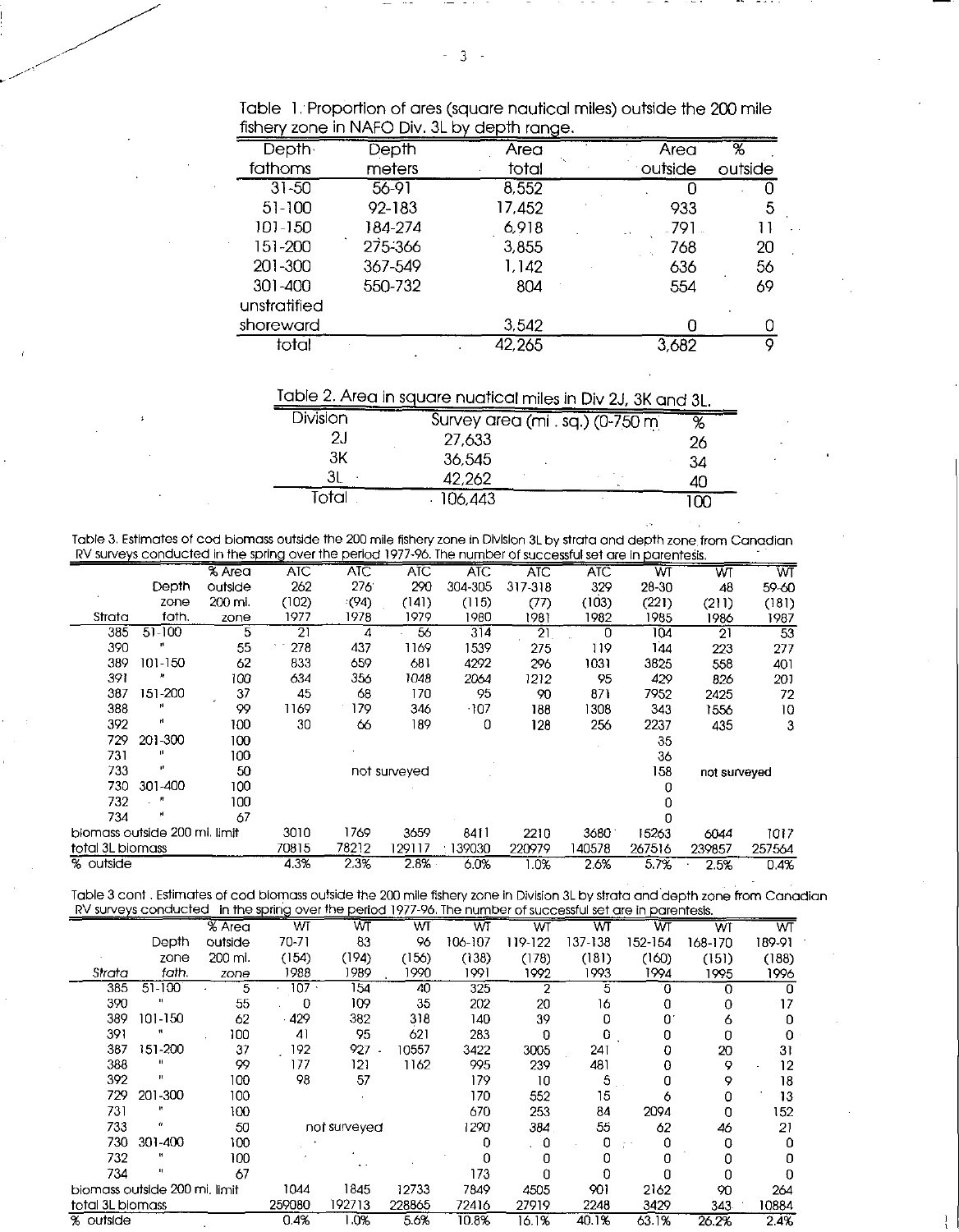Table 4. Estimates of cod blomass outside the 200 mile fishery zone In Division 3L by strata and depth zone from Canadian RV surveys conducted in the autumn over the period 1981-93. The number of successful set are in parentesis

|                               |         | % Area  | <b>ATC</b> | <b>ATC</b> | WТ     | WТ     | WТ        | AN     | WТ     | WТ           |
|-------------------------------|---------|---------|------------|------------|--------|--------|-----------|--------|--------|--------------|
|                               | Depth   | outside | 323-325    | 333-334    | 7-9    | 16-18  | 37-39     | 72     | 65     | 78           |
|                               | zone    | 200 mi. | - (99)     | (120)      | (125)  | (208)  | (231)     | (142)  | (165)  | (189)        |
| Strata                        | fath.   | zone    | 1981       | 1982       | 1983   | 1984   | 1985      | 1986   | 1987   | 1988         |
| 385                           | 51-100  | 5       | 2          | 2          | 51     | 94     | 15        | 55     | 48     | 16           |
| 390                           | и       | 55      | 5          | 32         | 469    | 622    | 5         | 19     | 152    | 112          |
| 389                           | 101-150 | 62      |            | 2125       |        | 1697   | 1563      | 1068   | 1074   | 436          |
| 391                           | ш       | 100     |            | 487        | 159    | 79     | 325       | 370    | 70     | 6            |
| 387                           | 151-200 | 37      | 494        | 3410       |        | 2762   | 1501      | 7483   | 1014   | 477          |
| 388                           |         | 99      |            | 456        |        | 610    | 1892      |        | 114    | 362          |
| 392                           | п       | 100     |            | 220        | 109    | 68     | 106       | 11     | 8      | 41           |
| 729                           | 201-300 | 100     |            |            |        | 59     | $\cdot$ 0 | Ð      |        |              |
| 731                           | н       | 100     |            |            |        | 49     | 146       |        |        |              |
| 733                           | И       | 50      | noti       | surveyed   |        | 483    | 150       |        |        |              |
| 730                           | 301-400 | ା 00    |            |            |        | Ω      | O         |        |        | not surveyed |
| 732                           | 11      | 100     |            |            |        | Ω      | 0         |        |        |              |
| 734                           | ш       | 67      |            |            |        | 0      |           |        |        |              |
| biomass outside 200 mi. limit |         |         | 501        | 6732       | 788    | 6523   | 5693      | 9006   | 2480   | - 1450       |
| total 3L biomass              |         |         | 109819     | 87997      | 131267 | 191702 | 165169    | 190732 | 151936 | 139726       |
| % outside                     |         |         | 0.5%       | 7.7%       | 0.6%   | 3.4%   | 3.4%      | 4.7%   | 1.6%   | 1.0%         |

Table 4 cont. Estimates of cod biomass outside the 200 mile fishery zone in Division 3t. by strata and depth zone from Canadian RV surveys conducted in the autumn over the period 1981-93. The number of successful set are in parentesis

|                  |                               |         |       |        |         |         |                 |       |         | Tel 41  |
|------------------|-------------------------------|---------|-------|--------|---------|---------|-----------------|-------|---------|---------|
|                  |                               | % Area  | Wī    | WT     | w       | WТ      | WT              | WT    | wт      | WΤ      |
|                  | Depth                         | outside | . 87  | וסו    | 114-115 | 129-130 | 145-146 160-162 |       | 176-181 | 196-198 |
|                  | zone                          | 200 mi. | (174) | (161)  | (219)   | (215)   | (153)           | (200) | (166)   | (179)   |
| Strata           | fath.                         | zone    | 1989  | 1990   | 1991    | 1992    | 1993            | 1994  | 1995    | 1996.   |
| 385              | 51-100                        | 5       | 3     | 36     | 6       | 14      | Ω               | O     | Ω       |         |
| 390              | 61                            | $-55$   | 59    | 36     | O       | 14      | Ω               | .n    |         |         |
| 389              | 101-150                       | 62      | 1246  | 1162   | 563     | Ω       | 0               |       |         | 0       |
| 391              |                               | 100     | 23    | 165    | 15      |         | 10              |       |         | Ω       |
| 387              | 151-200                       | 37      | 176   | 3198   | 641     | 303     | 267             | 34    | 9       |         |
| 388              | Ħ                             | 99      | 1348  | 1056   | 255     | 124     | 90              | 43    | 34      |         |
| 392              | $\blacksquare$                | 100     | 22    | 120    | 30      | 2       | 6.0             | Ð     | 15      |         |
| 729              | 201-300                       | 100     |       | -57    | Ω       | 27      | 83              |       |         |         |
| 731              |                               | 100     |       | ו ו    | 25      | 35      | 54              | 8     | 5       | nf      |
| 733              | п                             | 50      |       | 227    |         | 64      | 138             | 17    |         | Ω       |
| 730              | 301-400                       | 100     |       |        |         | Ω       | 0               | 5     |         | 0       |
| 732              |                               | 100     |       |        |         |         | Ō               | Ω     | Đ       |         |
| 734              | $\ddot{\phantom{1}}$          | 67      |       |        | Ω       | . .0    |                 | 12    |         |         |
|                  | biomass outside 200 ml. limit |         | 2877  | 6068   | 1542    | 584     | 651             | 119   | 85      | 15      |
| total 3L biomass |                               |         | 73514 | 210725 | 52750   | 50506   | 10808           | 1232  | 5275    | 7066    |
| % outsiae        |                               |         | 3.9%  | 2.9%   | 2.9%    | 2%      | $-6.0%$         | 9.7%  | 1.6%    | 0.2%    |
|                  |                               |         |       |        |         |         |                 |       |         |         |

Table 5. Cod biomass distribution in NATO Divisions 2J3KL derived from fall surveys In relation to the 200 mile fishery zone

|                              | 1981          | 1982           | 1983   |                   |        |        |        |        |  |
|------------------------------|---------------|----------------|--------|-------------------|--------|--------|--------|--------|--|
| biomass outside              |               |                |        | $198\overline{4}$ | 1985   | 1986   | 1987   | 1988   |  |
| 200 mi. limit<br>Total 2J3KL | 501<br>518793 | 6732<br>441702 | 788    | 6523              | 5693   | 9006   | 2480   | 1450   |  |
|                              |               |                | 598492 | 551626            | 387172 | 952231 | 450687 | 464295 |  |
| % OUTSIDE                    | 0.10%         | .52%           | 0.13%  | l.18%             | 1.47%  | 0.95%  | 0.55%  | 0.31%  |  |
| biomass outside              | 1989          | 1990           | 1991   | 1992              | 1993   | 1994   | 1995   | 1996   |  |
| 200 ml. limit                | 2877          | 6068           | 1542.  | 583,6503          | 651    | 119    | 85     | 15     |  |
| Total 2J3KL                  | 504932        | 436175         | 206156 | 62260             | 12593  | 2704   | 13344  | 24381  |  |
| % OUTSIDE                    | 0.57%         | .39%           | 0.75%  | 0,94%             |        |        |        |        |  |
|                              |               |                |        |                   | 5.17%  | 4.40%  | 0 64%  | 0.06%  |  |

 $-4 -$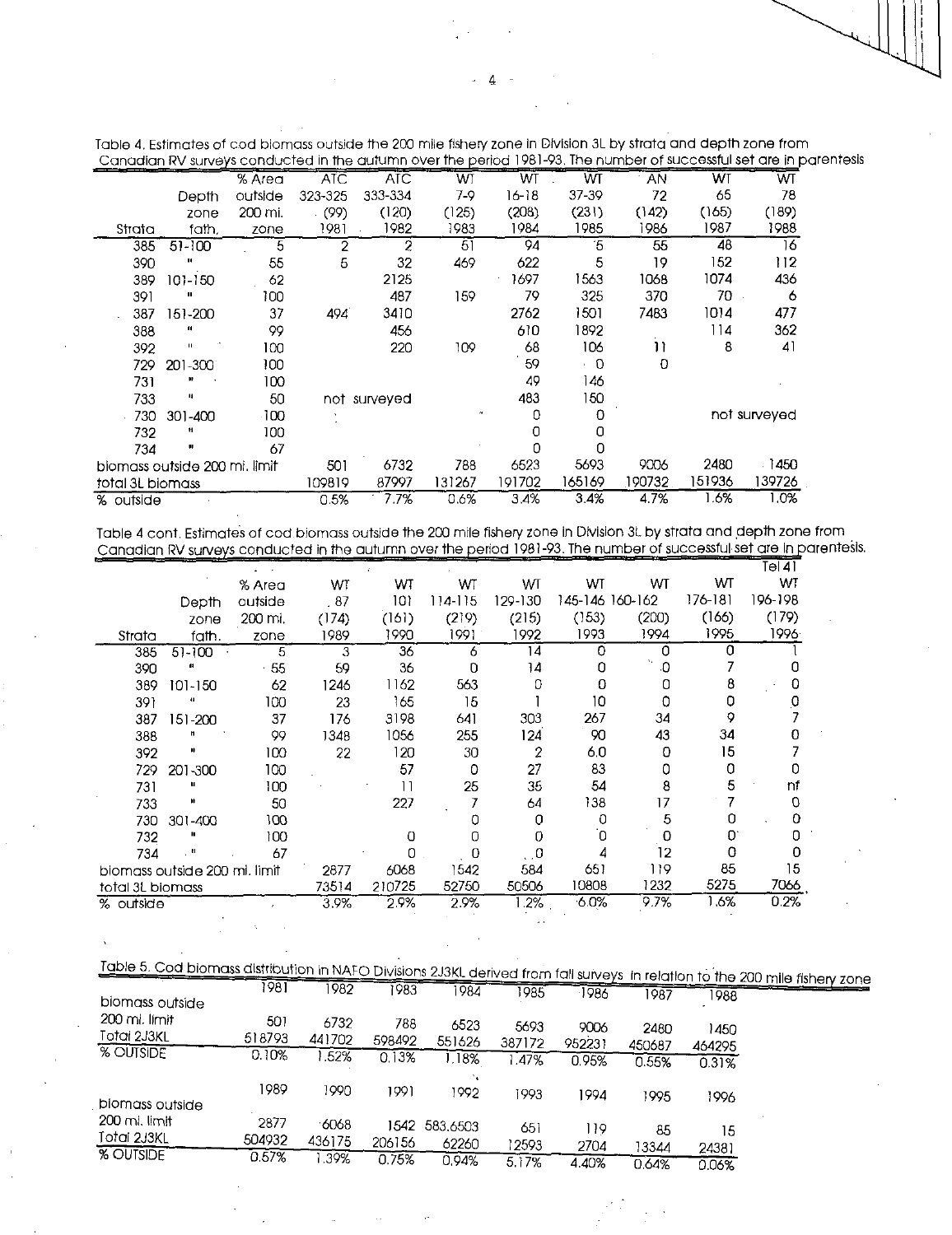|                  | ODIO 6. BIOTHUSS ESHIHUI ES (UUU T) UI COU HUI II QUI UN III TOSSOLUT VOSSOLUT VOSSOLUT VII |                    |           |                |                  |                |      |      |                |
|------------------|---------------------------------------------------------------------------------------------|--------------------|-----------|----------------|------------------|----------------|------|------|----------------|
|                  |                                                                                             |                    |           |                |                  | Biomass        |      |      |                |
| <b>Divisions</b> | 1981.                                                                                       | 1982               | 1983      | 1984           | 1985             | 1986           | 1987 | 988  |                |
| 2J               | 229                                                                                         | 217                | 267       | 182            | 137              | 405            | 175  | 249. |                |
| 3K               | 178                                                                                         | 136                | 176       | 179            | 86               | 356            | 123  | 75   |                |
| 3L               | 112                                                                                         | 89                 | 155       | 190            | 164 <sup>.</sup> | 191            | 152  | 140  |                |
| Total            | 519                                                                                         | 442                | 598       | 551            | 387              | 952            | 450  | 464  |                |
| $\overline{2J}$  | 44%                                                                                         | 49%                | 45%       | 33%            | 35%              | 43%            | 39%  | 54%  |                |
| ЗΚ               | 34%                                                                                         | 31%                | 29%       | 32%            | 22%              | 37%            | 27%  | 16%  |                |
| ЗL               | 22%                                                                                         | 20%                | 26%       | 34%            | 42%              | 20%            | 34%  | 30%  |                |
| Total            | 100%                                                                                        | $\overline{100\%}$ | $100\%$ . | 100%           | 100%             | 100%           | 100% | 100% |                |
|                  |                                                                                             |                    |           |                |                  | <b>Biomass</b> |      |      |                |
| <b>Divisions</b> | 1989                                                                                        | 1990               | 1991      | 1992           | 1993.            | 1994           | 1995 | 1996 |                |
| 2J               | 141                                                                                         | 33                 | 29        | $\overline{2}$ |                  | 0.5            | 3    | 4    |                |
| ЗK               | 291                                                                                         | 193                | 126       | 9              | 3                |                | 5    | 6    |                |
| ЗL               | 74                                                                                          | 210                | 52        | 51             | 9                |                | 5    | 14   |                |
| Total            | 506                                                                                         | 436                | 207       | 62             | 13               | 2.5            | 13   | 24   |                |
|                  |                                                                                             |                    |           |                |                  |                |      |      | <b>AVERAGE</b> |
| $\overline{2J}$  | 28%                                                                                         | 8%                 | 14%       | 3%             | 8%               | 20%            | 23%  | 17%  | 43%            |
| ЗΚ               | 58%                                                                                         | 44%                | 61%       | 15%            | 23%              | 40%            | 38%  | 25%  | 29%            |
| ЗĹ               | 15%                                                                                         | 48%                | 25%       | 82%            | 69%              | 40%            | 38%  | 58%  | 29%            |
| Total            | 100%                                                                                        | 100%               | 100%      | 100%           | 100%             | 100%           | 100% | 100% | 100%           |

of cod from autumn research vessel surveys in NAFO Div. 2J3KL.

Table 7. Percent age compositions Divisions 3L inside and outside the 200 mile limit as derived from the 1986-95 spring RV surveys.

|     |      |                       |    |        |          |            |                |       |                |        | <u>the Fit strain age compositions between see fighted and called the good film as don't call the TF00-F0 spirity it was typeys.</u> |             |                |
|-----|------|-----------------------|----|--------|----------|------------|----------------|-------|----------------|--------|--------------------------------------------------------------------------------------------------------------------------------------|-------------|----------------|
|     | 1986 |                       |    | 987    |          | 1988       |                |       | 1989           | 1990   |                                                                                                                                      | 1991        |                |
|     | WT48 |                       |    |        | WT 59-60 | WT 70 - 71 |                | WT 83 |                | WT     | -96                                                                                                                                  | WT 106 -107 |                |
| Age |      | <b>Inside Outside</b> |    | Inside | Outside  |            | Inside Outside |       | Inside Outside | Inside | Outside                                                                                                                              |             | Inside Outside |
|     |      |                       |    |        |          |            |                |       |                |        |                                                                                                                                      |             |                |
|     |      |                       |    |        | 6.       |            |                |       |                |        |                                                                                                                                      |             |                |
|     |      |                       | 19 |        | 40       | 10         | 57             | 10    | 39             | 10     | 22                                                                                                                                   |             | 19             |
|     |      | 24                    | 42 |        | 30       |            | 19             | 20    | 43             | 29     | 36                                                                                                                                   | 25          | 46             |
|     |      | 26                    | 20 | 29     | 13       | 15         |                |       |                | 21     | 24                                                                                                                                   | 30          | 21             |
|     |      | 19                    | 10 | 27     |          | 33         |                |       |                |        |                                                                                                                                      | 18          |                |
|     |      |                       |    | 14     |          | 16         |                | 23    |                |        |                                                                                                                                      |             |                |
|     |      |                       |    |        |          |            |                |       |                |        |                                                                                                                                      |             |                |
|     |      |                       |    |        |          |            |                |       |                |        |                                                                                                                                      |             |                |
|     |      |                       |    |        |          |            |                |       |                |        |                                                                                                                                      |             |                |
|     |      |                       |    |        |          |            |                |       |                |        |                                                                                                                                      |             |                |
| 12  |      |                       |    |        |          |            |                |       |                |        |                                                                                                                                      |             |                |

|     | 1992       |                | 1993      |                | 1994      |                | 1995      |                | 1996      |         |
|-----|------------|----------------|-----------|----------------|-----------|----------------|-----------|----------------|-----------|---------|
|     | WT 119-122 |                | WT137-138 |                | WT152-154 |                | WT168-170 |                | WT189-191 |         |
| Age |            | Inside Outside |           | Inside Outside |           | Inside Outside |           | Inside Outside | Inside    | Outside |
|     |            |                |           |                |           |                |           |                |           |         |
|     |            |                |           |                |           |                | 15        |                | 23        | 25      |
|     |            | 10             | 29        | 14             | 15        |                | 14        |                | 17        | $24 -$  |
|     | 31         | 20             | 28        | 34             | 35        | 36             | 31        | 36             | 32        | 32      |
|     | 46         | 37             | 16        | 26             | 37        | 38             | 25        | 25             | 15        | 16      |
|     | 12         | 22             | 15        | .19            | 8         | 12             | 12        | 14             |           |         |
|     |            | я              |           |                |           |                |           |                |           |         |
|     |            |                |           |                |           |                |           |                |           |         |
|     |            |                |           |                |           |                |           |                |           |         |
| 10  |            |                |           |                |           |                |           |                |           |         |
|     |            |                |           |                |           |                |           |                |           |         |
| 12  |            |                |           |                |           |                |           |                |           |         |

 $\ddot{\phantom{a}}$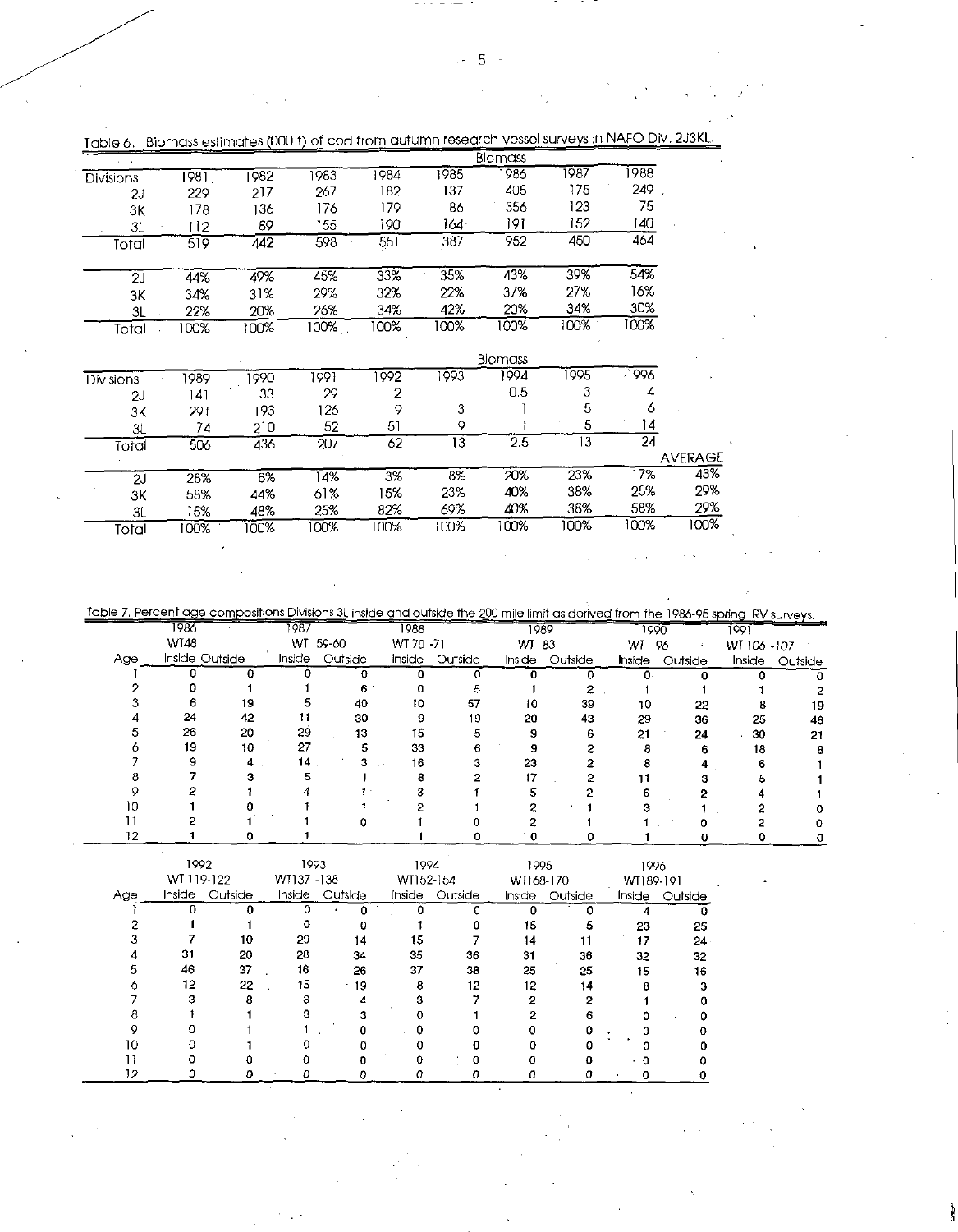فبأدوب ويواند

|  |  | Table 8. Percent age compositions Divisions 3L inside and outside the 200 mile limit as derived from the 1986-96 autumn RV survey… |
|--|--|------------------------------------------------------------------------------------------------------------------------------------|
|  |  | a kan di sebagai kan kan sebagai kan kan di sebagai kan di sebagai kan di sebagai kan kan di sebagai kan kan ka                    |

| 1986 |     |        |         | for the other top control<br>1988<br>1987 |                | 1989  |                | 1990  |                | 1991   |                |            |                |
|------|-----|--------|---------|-------------------------------------------|----------------|-------|----------------|-------|----------------|--------|----------------|------------|----------------|
|      |     | AN 72  |         | WT65                                      |                | WT 78 |                | WT 87 |                | WT 101 |                | WT 114-115 |                |
|      | Age | Inside | Outside |                                           | Inside Outside |       | Inside Outside |       | Inside Outside |        | Inside Outside |            | Inside Outside |
|      |     |        |         |                                           |                |       |                |       |                |        |                |            |                |
|      |     |        |         |                                           | 62             |       | 37             |       | 20             |        |                |            | 19             |
|      |     |        |         |                                           | 18             | 16    | 36             | 24    | 40             | 13     | 18             | 10         | 18             |
|      |     | 27     | 20      | 13                                        |                |       | Б              | 23    | 15             | 30     | 31             | 29         | 26             |
|      |     | 23     | 23      | $31$ .                                    |                | 18    |                |       |                | 21     | 11             | 30         | 20             |
|      |     | 24     | 26      | 23                                        |                | 22    |                | 4     |                | 12     |                |            | 10             |
|      |     |        |         |                                           |                | 16    |                |       |                |        |                |            |                |
|      |     |        |         |                                           |                |       |                |       |                |        |                |            |                |
|      |     |        |         |                                           |                |       |                |       |                |        |                |            |                |
|      |     |        |         |                                           |                |       |                |       |                |        |                |            |                |
|      |     |        |         |                                           |                |       |                |       |                |        |                |            |                |
|      |     |        |         |                                           |                |       |                |       |                |        |                |            |                |
|      |     |        |         |                                           |                |       |                |       |                |        |                |            |                |

|     | 1992       |                | 1993      |    | 1994                     |    |    | 1995           |    | 1996             |  |
|-----|------------|----------------|-----------|----|--------------------------|----|----|----------------|----|------------------|--|
|     | WT 129-130 |                | WT145-146 |    | WT 160 - 160             |    |    | WT176-181      |    | Tel 41 WT176-181 |  |
| Age |            | Inside Outside | Inside    |    | Outside Inside - Outside |    |    | Inside Outside |    | linside Outside  |  |
|     |            |                |           |    |                          |    |    |                |    |                  |  |
|     |            |                |           |    |                          |    | 21 | 32             | 15 | 23               |  |
|     | 18         | 27             | 26        | 27 | 19                       | 15 | 34 | 50             | 26 | 58               |  |
|     | 29         | 19             | 38        | 44 | 35                       | 54 | 18 | 13             | 31 | 18               |  |
|     | 28         | 18             | 17        | 15 | 23                       | 22 | 10 |                | 4  |                  |  |
|     | 17         | 21             |           |    | 11                       | я  |    |                |    |                  |  |
|     |            | в              |           |    |                          |    |    |                |    |                  |  |
|     |            |                |           |    |                          |    |    |                |    |                  |  |
|     |            |                |           |    |                          |    |    |                |    |                  |  |
| חו  |            |                |           |    |                          |    |    |                |    |                  |  |
|     |            |                |           |    |                          |    |    |                |    |                  |  |
|     |            |                |           |    |                          |    |    |                |    |                  |  |

Table 9. MEAN NUMBERS OF COD PER TOW AT AGE FROM AUTUMN RV SURVEYS IN DIVISIONS 2J3KL.

| Age             |                         | 1981  | 1982              | 1983         | 1984         | $-1985$           | 1986         | 1987         | 1988         |  |
|-----------------|-------------------------|-------|-------------------|--------------|--------------|-------------------|--------------|--------------|--------------|--|
|                 |                         | 0.16  | $\overline{0.51}$ | 1.04         | 0.36         | 0.02              | 0,14         | 0.21         | 0.59         |  |
|                 | $\overline{\mathbf{c}}$ | 1.59  | 2.49              | 6.09         | 5.57         | 7.70              | 1.85         | 1.56         | 2.14         |  |
|                 | $3^{\circ}$             | 5.11  | 5.88              | 12.31        | 10.79        | 7.27              | 4.77         | 2.04         | 3.93         |  |
|                 |                         | 2.74  | 5.93              | 10.65        | 15.23        | 12.35             | 20.70        | 4.03         | 3.20         |  |
|                 | 4<br>5                  | 3.26  | 3.83              | 10.88        | 11.34        | 10.01             | 31.29        | 13.23        | 5.29         |  |
|                 | 6                       | 9.67  | 2.79              | 3.88         | 9.59         | 7.28              | 21.29        | 11.61        | 10.57        |  |
|                 | 7                       | 8.78  | 5.82              | 2.44         | 2.30         | 4.24              | 10.14        | 4.38         | 10.13        |  |
|                 | 8                       | 3.66  | 5.31              | 5.35         | 1.37         | 0.92              | 5.26         | 2.67         | 2.58         |  |
|                 | 9                       | 0.74  | 2.59              | 2.94         | 2.09         | 0.78              | 1.37         | 1.38         | 1.55         |  |
|                 | 10                      | 0.23  | 0.57              | 1.42         | 1.30         | 0.67              | 0.58         | 0.34         | 0.79         |  |
|                 | 11                      | 0.10  | 0.16              | 0.36         | 0.54         | 0.41              | 0.68         | 0.17         | 0.15         |  |
|                 | 12                      | 0.11  | 0.09              | 0.14         | 0.28         | 0.15              | 0.42         | 0.19         | 0.11         |  |
|                 | 13                      | 0.10  | 0.07              | 0.13         | 0.12         | 0.06              | 0.19         | 0.13         | 0.08         |  |
| ΪŦ              |                         | 36.23 | 36.03             | 57.63        | 60.87        | 45.25             | 98.68        | 41.96        | 41.11        |  |
| $2+$            |                         | 36.08 | 35.52             | 56.58        | 60.51        | 45.23             | 98.54        | 41.74        | 40.53        |  |
| $3+$            |                         | 34.49 | 33.03             | 50.49        | 54.94        | 44.13             | 96.69        | 40.18        | 38.38        |  |
| $4+$            |                         | 29.38 | 27.16             | 38.18        | 44.15        | 36.86             | 91.92        | 38.14        | 34.46        |  |
| 5+              |                         | 26.64 | 21.23             | 27.53        | 23.93        | 24,52             | 71.22        | 34.11        | 31.26        |  |
| 6+              |                         | 23.38 | 17.40             | 16.66        | 17.59        | 14.50             | 39.93        | 20.88        | 25.97        |  |
| Age             |                         | 1989  | 1990              |              |              |                   |              |              |              |  |
|                 |                         | 0.66  | 0.40              | 1991         | 1992         | 1993              | 1994         | 1995         | 1996         |  |
|                 |                         | 8.25  | 1.91              | 0,03<br>1.34 | 0.01         | $\overline{0.00}$ | 0.01         | 1,58         | 0.38         |  |
|                 | $\frac{2}{3}$           | 8.98  | 10.93             | 3.35         | 0.29         | 0.37              | 0.05         | 0.97         | 1.37         |  |
|                 | 4                       | 8.30  | 12.95             | 13.97        | 1.78         | 0.60              | 0.16         | 0.74         | 0.85         |  |
|                 | 5                       | 6.20  | 8.61              | 9.00         | 2.30         | 0.83              | 0.13         | 0.30         | 0.41         |  |
|                 | $\ddot{\circ}$          | 6.52  | 5.64              | 3.31         | 272          | 0.34              | 0.08         | 0.12         | 0.15         |  |
|                 | $\overline{7}$          | 8.23  | 3.90              | 1.10         | 1.42<br>0.35 | 0.22              | 0.02         | 0.06         | 0.04         |  |
|                 | 8                       | 4.84  | 3.98              | 0.50         |              | 0.04              | 0.02         | 0.01         | 0.03         |  |
|                 | 9                       | 1.62  | 1.68              | 0.35         | 0.04<br>0.02 | 0.01              | 0.01         | 0.00         | 0.00         |  |
|                 | 10                      | 0.98  | 0.55              | $0.16 -$     |              | 0.00              | 0.00         | 0.00         | 0.00         |  |
|                 | Ħ                       | 0.43  | 0.23              | 0.04         | 0.01         | 0.00              | 0.00         | 0.00         | 0.00         |  |
|                 | 12                      | 0.16  | 0.12              | 0.02         | 0.00         | 0.00              | 0.00         | 0.00         | 0.00         |  |
|                 | 13                      | 0.10  | 0.04              | 0.01         | 0.01<br>0.00 | 0.00<br>0.00      | 0.00<br>0.00 | 0.00         | 0.00         |  |
| $\overline{1+}$ |                         | 55.29 | 50.93             | 33.18        | 8.96         | 241               | 0.48         | 0.00         | 0.00         |  |
| $2+$            |                         | 54.62 | 50.53             | 33.15        | 8.94         | 2.41              | 0,47         | 3,79         | 3.24         |  |
| $3+$            |                         | 46.37 | 48.62             | 31.81        | 8.65         | 2.03              | 0.42         | 2.21<br>1.24 | 2.85         |  |
| $4+$            |                         | 37.39 | 37.70             | 28.46        | 6.87         | 1.43              | 0.26         | 0.50         | 1.48<br>0.63 |  |
| $5+$            |                         | 29.09 | 24,75             | 14.49        | 4.57         | 0.61              | 0.13         | 0,20         |              |  |
| 6+              |                         | 22.89 | 16.14             | 5.49         | 1,85         | 0.27              | 0.05         | 0.08         | 0.22<br>0.07 |  |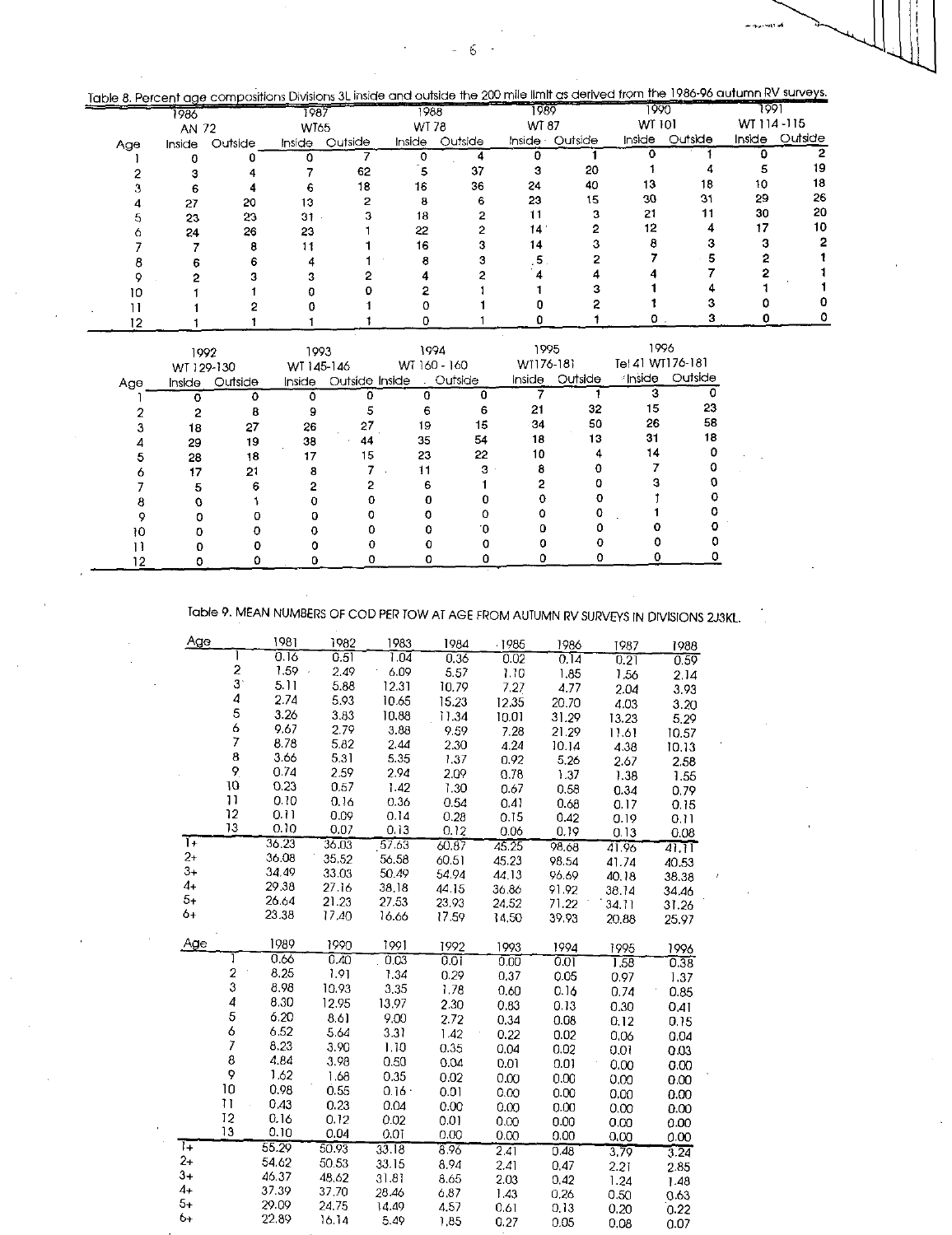

 $-7 -$ 

Figure *1*. Stratification scheme for NAFO Divisions 3LNO showing the Canadian 200-mile limit.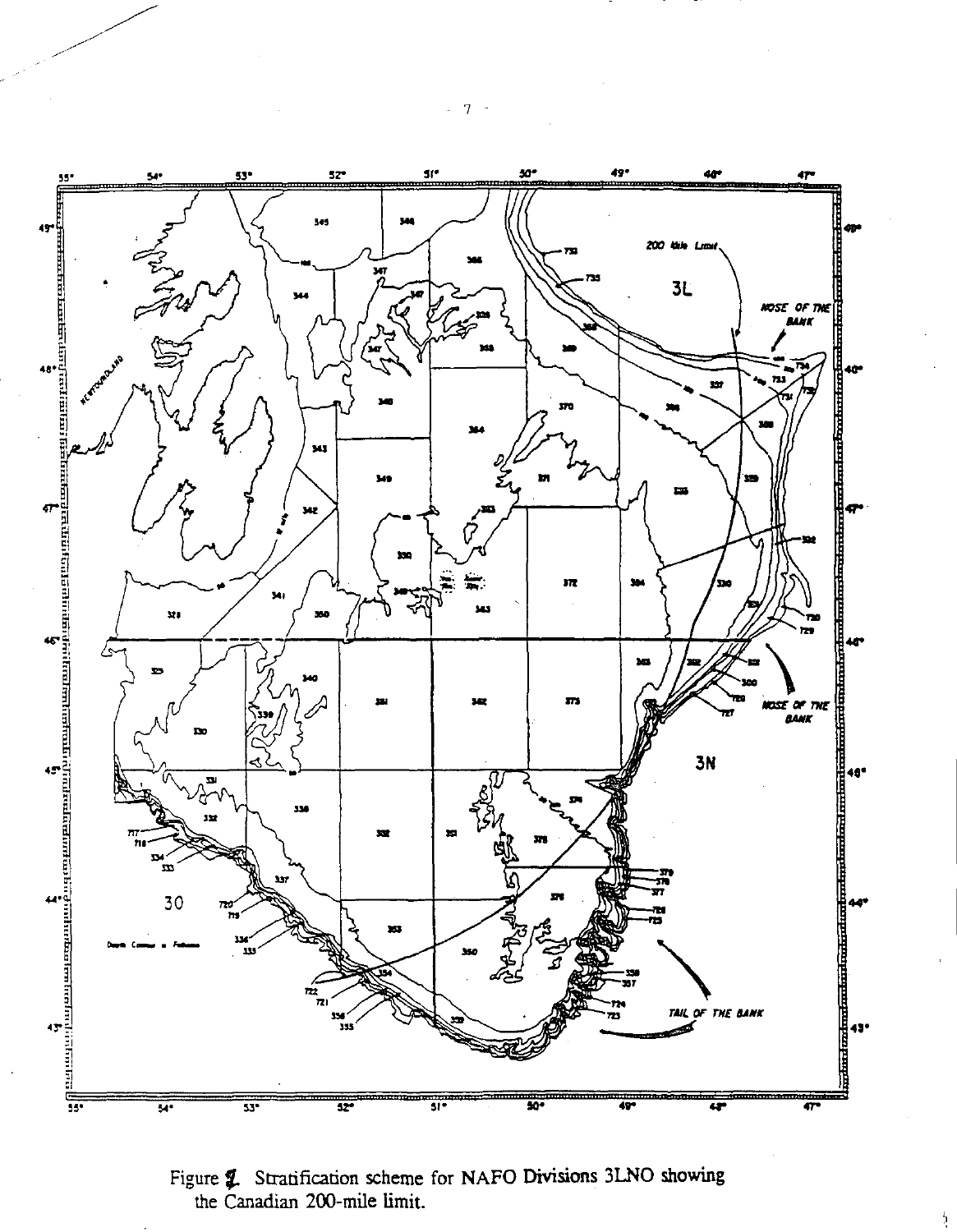

Fig 2. Percent at age composition for Division 3L inside and outside the 200-mile limit derived from 1986-1988 spring and fall Canadian RV surveys.

8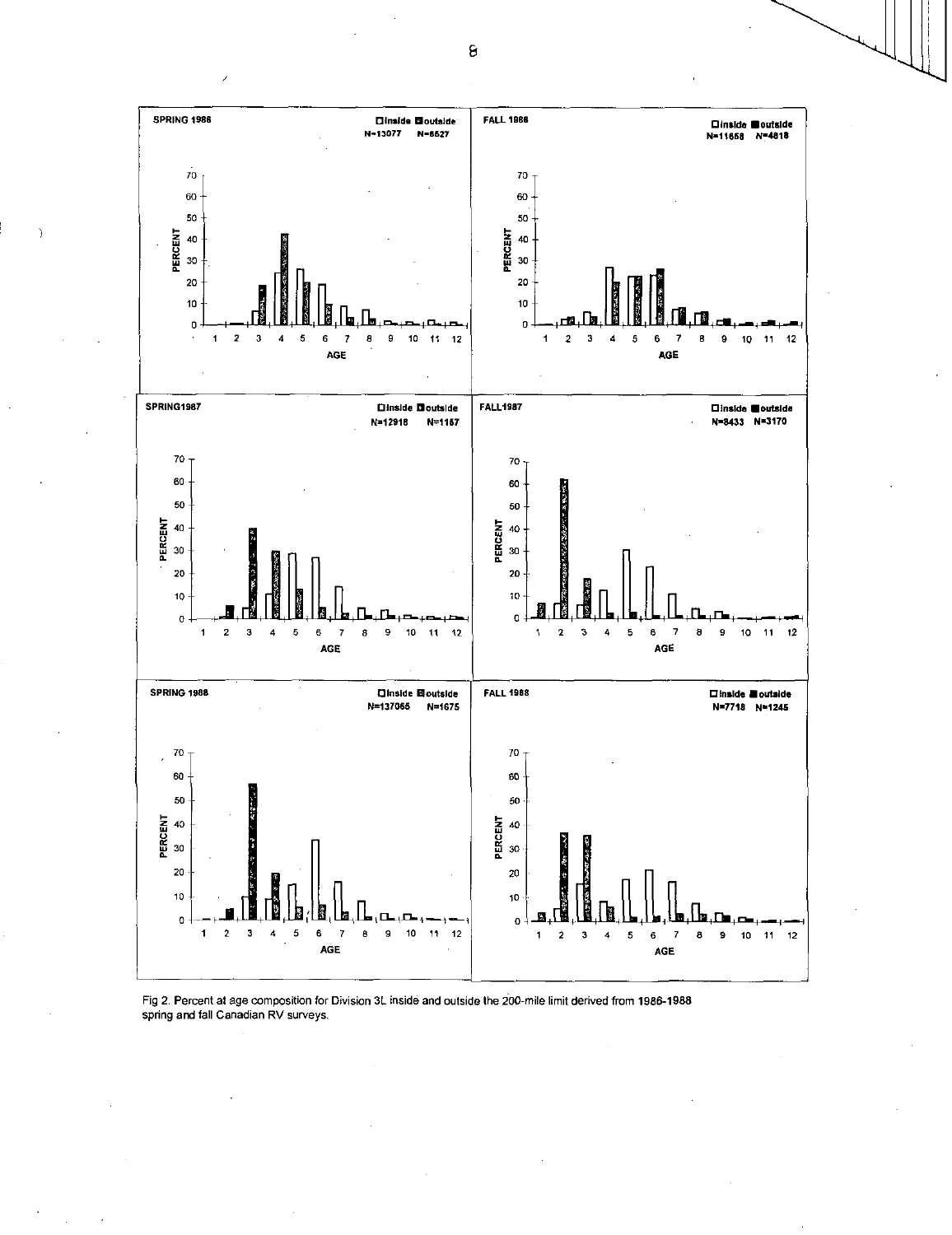



 $\mathbf{I}^+$ 

- 9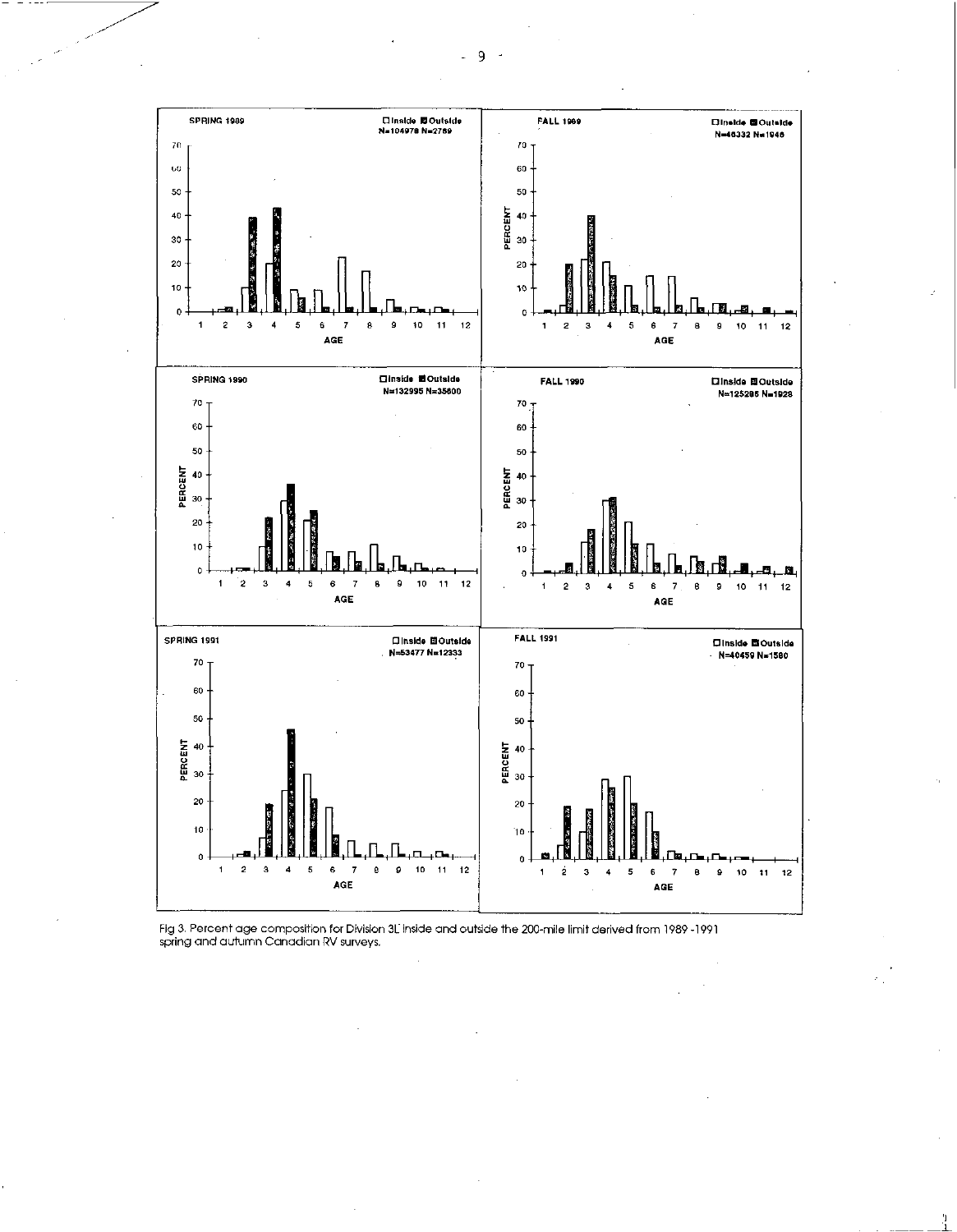$-10 -$ 



Fig 4. Percent age composition for Division 3L inside and outside the 200-mile limit derived from 1992-1994.<br>spring and autumn Canadian RV surveys.